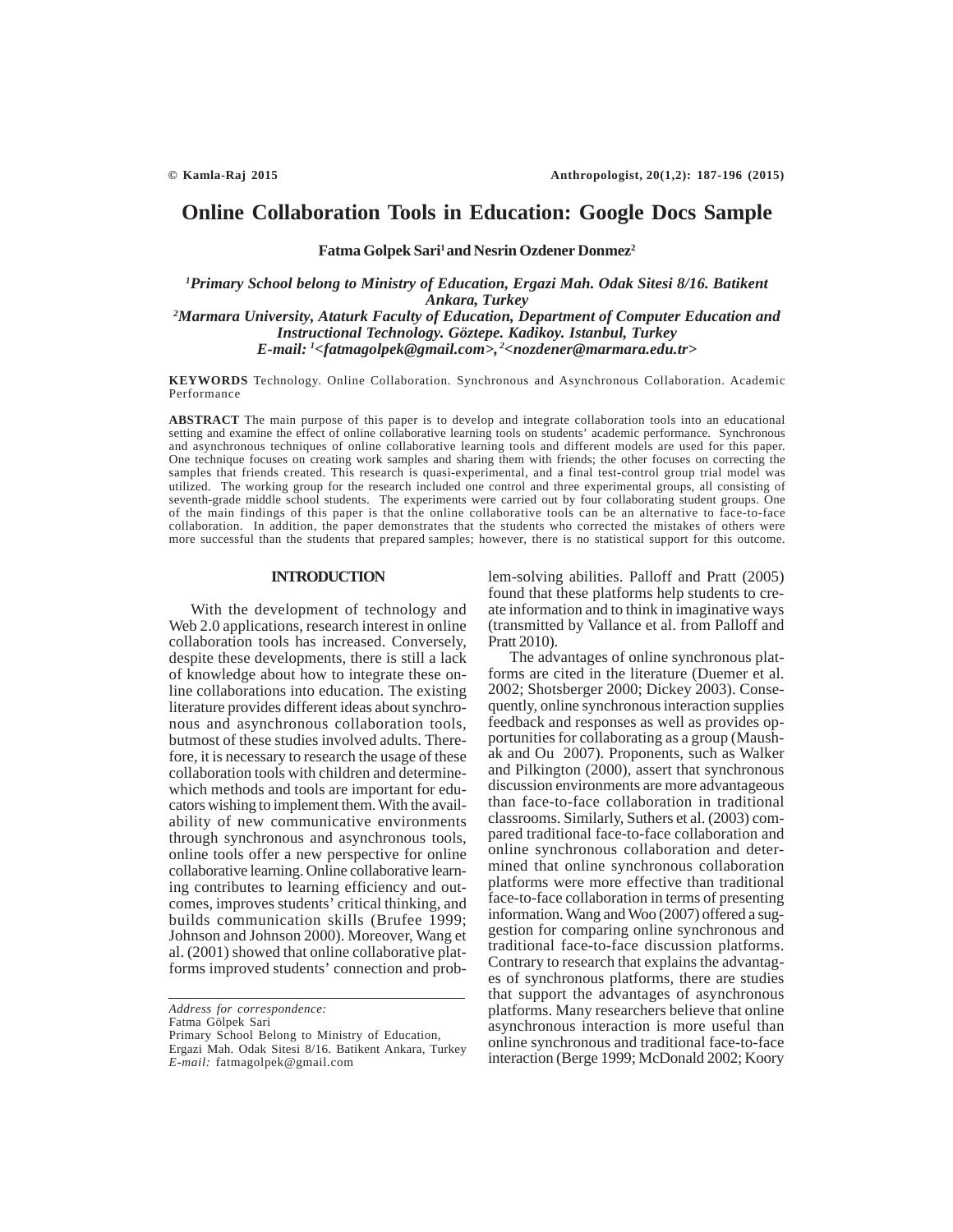2003; Morse 2003; Wang 2004; Johnson et al. 2005). According to the literature, online asynchronous discussion has a positive impact on learning in traditional classrooms (Andresen 2009). For example, Koory (2003) mentions that adult students who learn in online collaborative environments are more successful than adults who learn with face-to-face collaboration in a traditional classroom. Hence, it is useful to determine whether this status is acceptable for younger age groups such as children.

Researching the works will be more effective if used with online collaboration tools in an asynchronous way is also important. One alternative teaching method is to review peers' work by identifying correct and incorrect points, and modifying the incorrect solutions. Grobe and Renkl (2007) determined that if students have enough prior knowledge, they obtain better learning outcomes when given incorrect solutions inprogramming. The opposite of this result is to providestudents incorrect solutions that do not yield better learning outcomes in case where the students do not have sufficient prior knowledge. Additionally, VanLehn (1999) found that mistakes or incorrect solutions in programming can contribute to thinking in a creative way. Thus, it is necessary to research whether finding and correcting mistakes in documents contributes to academic success.

The main purpose of this paper is to develop collaborative tools, implement them in an educational setting, and examine the tools' effect on students' academic success. Synchronized and asynchronized online collaborative learning tools and two different models (one of the models entails students creating work samples and sharing them with friends; the other one entails correcting the samples that friends created) are used in this paper. In this paper, the following hypotheses were researched:

- 1. When comparing the control group that studies with face-to-face collaborative techniques and the experimental group that studies by using collaborative tools with a synchronous technique, the experimental group will perform significantly better.
- 2. When the experimental groups, which use collaborative tools with synchronous and asynchronous techniques, are compared in terms of academic success, the experimental group using the asynchronous technique will perform significantly better.
- 3. When the control group studying using the face-to-face collaborative technique and the experimental group using collaborative tools with asynchronous technique are compared with regards to academic success, the experimental group performs better.
- 4. When the experimental group that creates samples and shares them with class peers is compared with the other group that corrects samples that friends created using collaboration tools with asynchronous techniques, the group completing the document performs better academically.

# **METHODOLOGY**

## **Research Design**

This research is quasi-experimental and benefitted from a control group trial model posttest. The dependent variable is students' academic success. The independent variables are summarized;

Teaching methods (face-to-face traditional collaboration and online collaboration) and Online collaboration tools (synchronous and asynchronous)

Different teaching patterns (creating the samples and sharing with friends; correcting samples that friends created by using online collaboration tools with asynchronous techniques).

Research sources and patterns were designed as shown in Figure 1. First, the pre-test about "basic information technology" was performed with all work groups. The four different groups, each with four students, were compiled by random selection. Over the course of two weeks, "basic html tags" were taught to students in all work groups during lectures. Collaborative learning was implemented in all groups. As seen in Table 1, in the control group collaborative applications were performed by traditional face-toface contact in the classroom. Synchronous applications were carried outby using online collaboration tools in Experimental Group I. In Experimental Groups II and III asynchronous applications were conducted by using online collaboration tools. In Experimental Group II, students started creating a worksheet and shared it with their group friends in Experimental Group III. The students in Experimental Group III continued developing the worksheet that their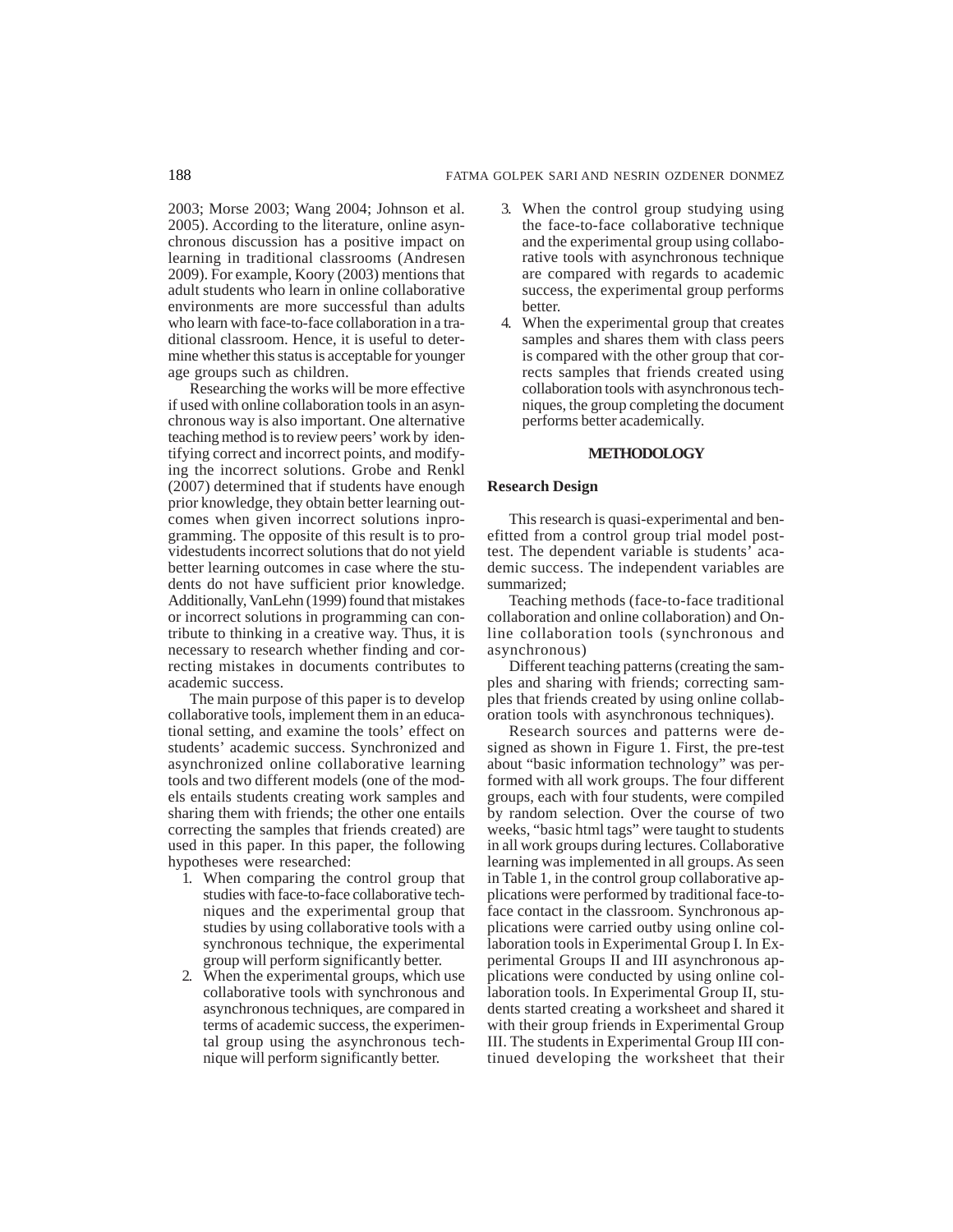

**Fig. 1. Research design**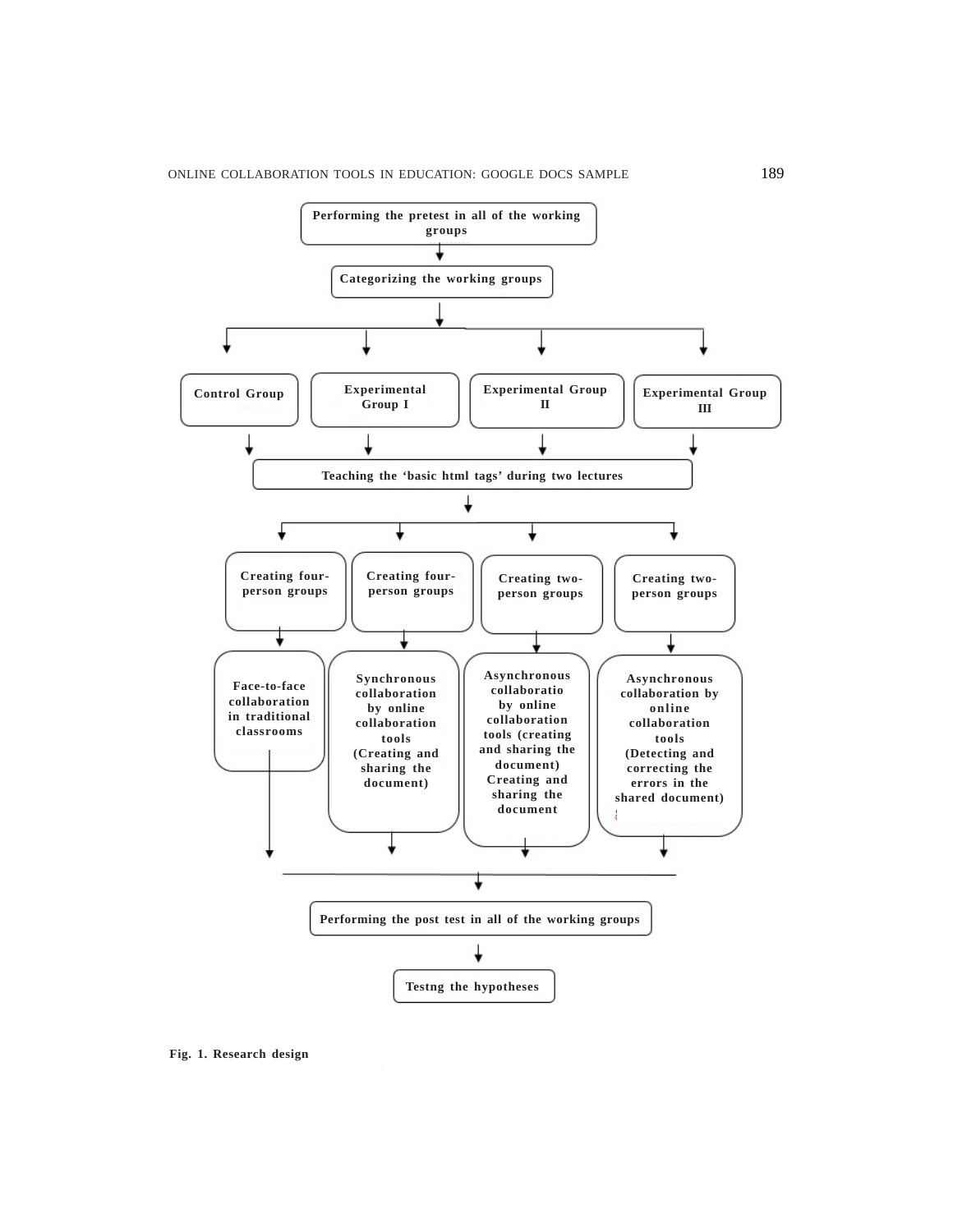friends shared with them in Experimental Group II. After the practice, the post-test was performed. In this research, "synchronous connection" means online synchronous collaboration performed with online collaboration tools.

## **Study Sample**

The working group consisted of middle school students in seventh grade. In the working group, there were 115 students from four different classes. While choosing sampling, the appropriate sampling technique was used because of it was impossible to change the students' classes. The four working groups were determined randomly through a draw. Table 1 shows the working groups of this research.

# **Data Collection Tools**

# *Pre-Knowledge Test*

Before the experiments, a "basic information about technology" test was administered to test students' knowledge. This test contained 40 multiple-choice items. The pre-test was assessed by a maximum of 100 points. The internal consistency coefficient (Cronbach's alfa) of the pretest was determined to be 0.78. This data determined that the pre-test was reliable. To determine content validity of the pre-test, a matter of indicator table was prepared by categorizing target behaviors and five information technologies teachers were asked to evaluate if the current questions evaluated the target behaviors. Based on the teachers' answers, 82 percent of the current questions evaluate the target behaviors.

#### *Final Test*

To determine students' knowledge after the lectures, a final test was administered, which in-

**Table 1: Working groups**

cluded 30 questions. This test was previously given to 60 students who had joined the HTMLlectures before; the test's Cronbach's alpha was calculated as 0.64. Five questions that were determined to reduce the test's Cronbach's alpha were excluded. At the last stage, the reliability coefficient was determined as 0.75. In the control and experimental groups, the test was administered ina 25-question version. In the final test, questions included HTML tags and the test used a 100-point scale.

To determine content validity of the posttest, a matter-of-indicator table was prepared by categorizing target behaviors. Four information technology teachers were then asked to evaluate whether the questions assessed the target behaviors. According to the teachers' answers, 85 percent of the questions evaluated the target behaviors.

# **Procedure**

To perform the activities that were planned, four-person groups were formed. The worksheets that the students created were recorded as texts (in the online collaboration environment) on the computers' hard disks in the control group. The web pages' print screens, which the students were to create each week, were uploaded to students' computers, and they were told to "create a web page like that shown in the print screen." In addition, manual worksheets were distributed to the students, and they were given some instructions. In the control group, students worked in four-person groups. As seen in Figure 2, four students used two computers side by side in a laboratory, worked collaboratively, and saved the HTML tags as a Word document to be prepared according to the worksheet.

| Groups                 | N  | Method and techniques                                                                                                             | Number of<br>members in groups |
|------------------------|----|-----------------------------------------------------------------------------------------------------------------------------------|--------------------------------|
| Control Group          | 30 | Face to face traditional collaborative works                                                                                      |                                |
| Experimental Group I   | 28 | Synchronous collaborative works by online<br>collaboration tools                                                                  |                                |
| Experimental Group II  | 28 | Asynchronous collaborative works by online<br>collaboration tools (Creating and sharing the<br>document)                          |                                |
| Experimental Group III | 29 | Asynchronous collaborative works by online<br>collaboration tools (Detecting and correcting the<br>errors in the shared document) |                                |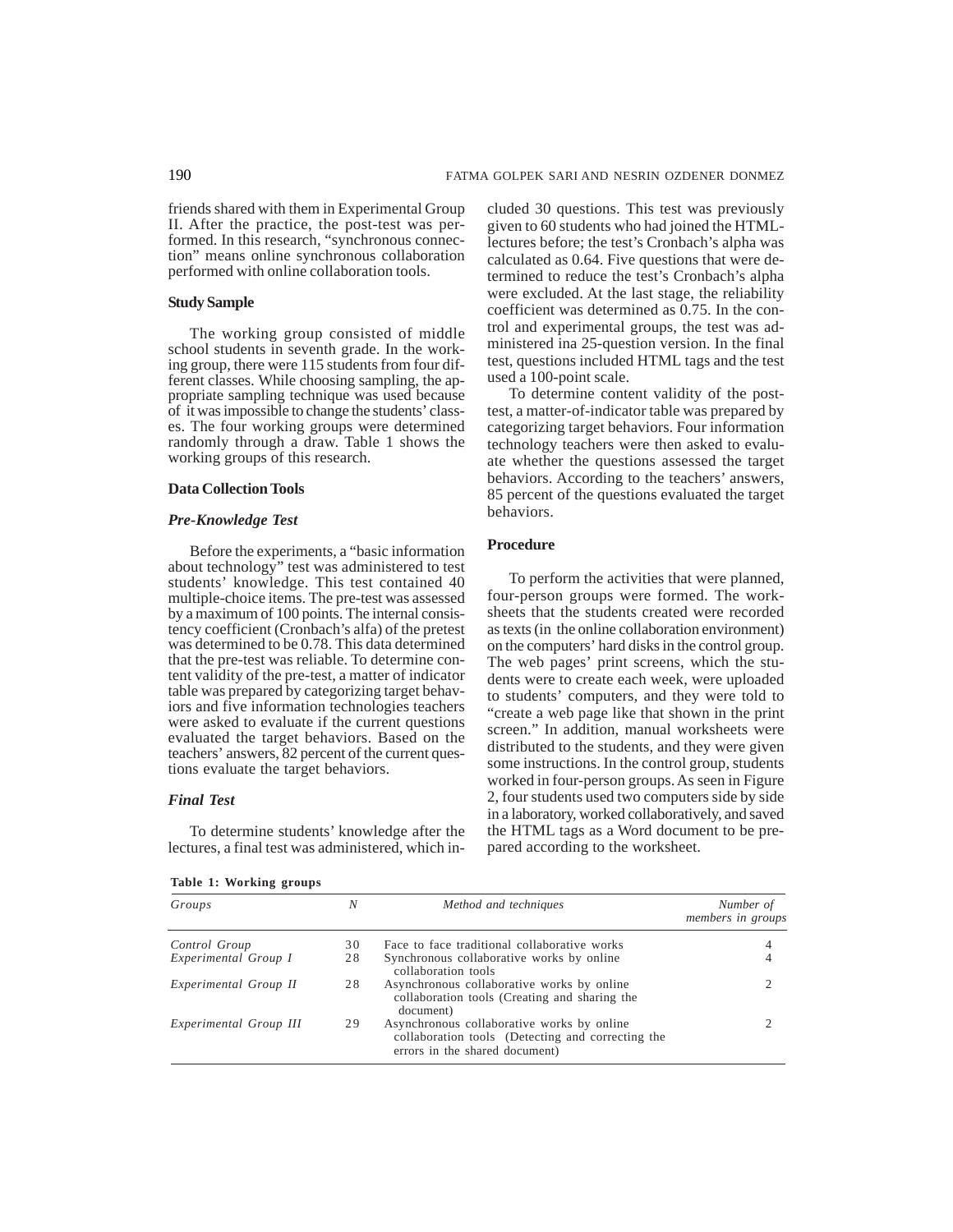ONLINE COLLABORATION TOOLS IN EDUCATION: GOOGLE DOCS SAMPLE 191



**Fig. 2. Setup of students working collaboratively at two computers side by side**



**Fig. 3. The students who worked collaboratively by the synchronous technique on Google Documents by using two computers far from each other in Experimental Group I**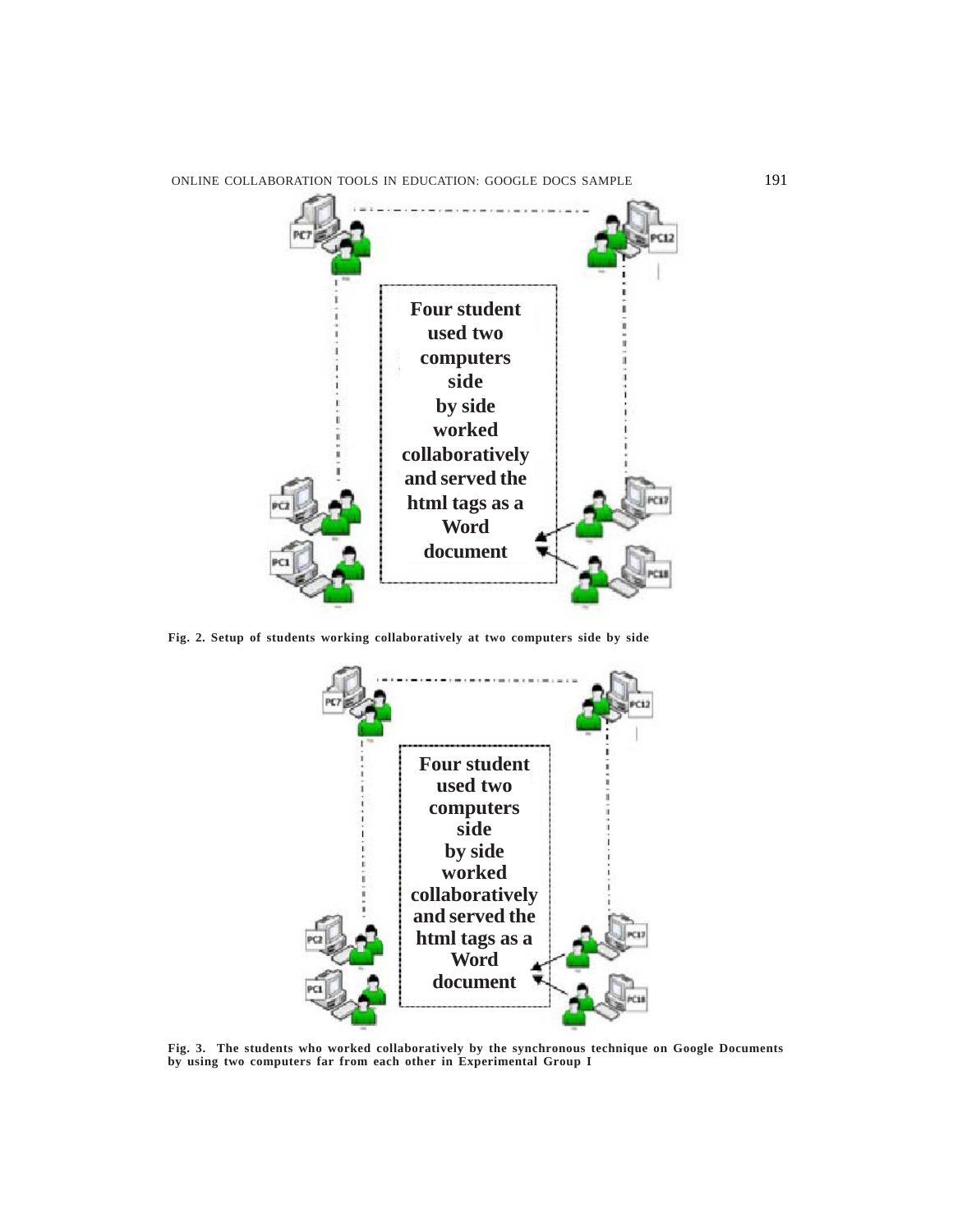In Experimental Group I, students worked in four-person groups. In this work group, the applications were performed in an online, synchronous collaboration environment. As seen in Figure 3, two students used a computer together, so four students worked on only one document. Each student pair using a computer together obtained a Gmail account and created a document; they then shared this document with the other two students by using Google Documents. Over four weeks, students saved their work in the same document.

In Experimental Groups II and III, students worked in two-person work groups. In these working groups, the experiments were conducted in an online collaboration environment asynchronously. As seen in Figure 4, two students used a computer together in Experimental Group II, and two students used a computer together in Experimental Group III; they collaborated by using online tools in an asynchronous way.

Two students using a computer together in Experimental Group II created the worksheet in the Google Documents environment. In Experimental Group III, two students using a computer together examined and corrected the errors in the documents that the other two students had created and uploaded. Hence, two students in Experimental Group II and the two students in Experimental Group III worked collaboratively on Google Documents. In these working groups, the students saved the document in Google Documents.

#### **FINDINGS**

## **Findings Before Practices**

First, the Shapiro-Wilks test was used and determined that the groups were normally distributed ( $p > .05$ ). In terms of basic informational technologies, to determine whether the working groups were peers, a one-way ANOVA was used, as seen in Table 2.

The results in Table 3 show that there was no significant difference between the groups accord-



**Fig. 4. A synchronous collaboration using Google Docs**

| Table 2: One-Way ANOVA results of pre-knowledge of test and control groups |  |  |  |
|----------------------------------------------------------------------------|--|--|--|
|----------------------------------------------------------------------------|--|--|--|

| Source of variance             | SS                  | df  | МS               |      |     |
|--------------------------------|---------------------|-----|------------------|------|-----|
| Between groups<br>Inside group | 1054.07<br>17490.82 |     | 351.35<br>157.57 | 2.23 | .08 |
| Total                          | 18544.89            | 114 |                  |      |     |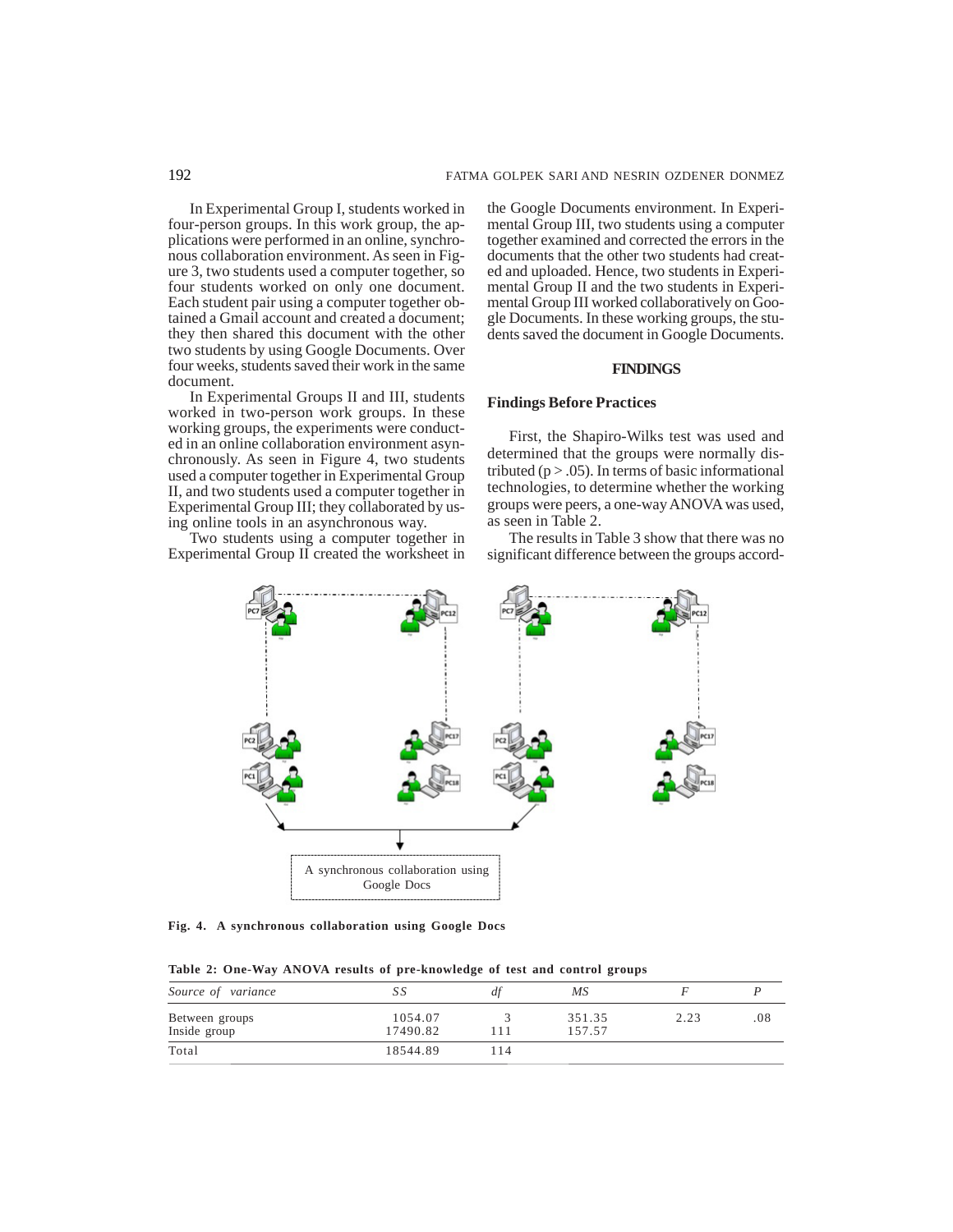ing to their pre-knowledge,  $F(3,111) = 2.23$ ; p > .01. The working groups are pre-groups according to their pre-knowledge. The work groups' academic averages and standard deviations on the final test are presented in Table 3.

**Table 3: Academic averages and standard deviations of the students according to their pre knowledge**

| The working groups                               | n         | x              | S.S            |
|--------------------------------------------------|-----------|----------------|----------------|
| Control group                                    | 30        | 60.70          | 13.61          |
| Experimental group I                             | 28        | 65.71          | 10.36          |
| Experimental group III<br>Experimental group III | 28<br>2.9 | 68.57<br>63.18 | 14.72<br>10.95 |

# **Findings After Practices**

To determine whether the control and experimental groups are normally distributed, a Shapiro-Wilks test was used after the final test. Itdetermined that the groups were normally distributed (p> .05). To examine whether the groups werepeer groups according to academic success, a one-way ANOVA for independent samples was employed, as seen in Table 4.

As indicated in Table 5, the results show that there is a significant difference between the working groups in terms of academic success, F(3,111)  $= 19.92$ ; p< .01. To determine in which groups significant difference were present, a Scheffe test was utilized, as seen in Table 5.

As revealed in Table 5, the Scheffe test results show that: there is a significant difference between the control group and Experimental Group I in favor of Experimental Group I; there is a significant difference between Experimental Groups I and II in favor of Experimental Group II; there is a significant difference between the control group and Experimental Group II in favor of Experimental Group II; and there is no significant difference between Experimental Group II and Experimental Group III.

|  |  | Table 5: Results of Scheffe Test with regards to |  |  |  |
|--|--|--------------------------------------------------|--|--|--|
|  |  | comparing control and experimental groups        |  |  |  |
|  |  | according to academic success                    |  |  |  |

| Groups (i)               | Groups ( <i>i</i> )           | $\overline{X}$ <i>i-j</i> | $\boldsymbol{p}$ |
|--------------------------|-------------------------------|---------------------------|------------------|
| Control Group            | Experimental<br>group I       | $-17.57*$                 | .01              |
|                          | Experimental<br>group II      | $-30.14*$                 | .00              |
|                          | Experimental<br>group III     | $-25.51*$                 | .00              |
| Experimental             | Control group                 | $17.57*$                  | .01              |
| Group I                  | Experimental<br>group II      | $-12.57*$                 | .04              |
|                          | Experimental<br>group Iii     | $-7.94$                   | .33              |
| Experimental<br>Group II | Control group<br>Experimental | $30.14*$                  | .00              |
|                          | group I                       | $12.57*$                  | .04              |
|                          | Experimental<br>group III     | 4.62                      | .75              |
| Experimental             | Control group                 | $25.51*$                  | .00              |
| Group III                | Experimental<br>group I       | 7.94                      | .33              |
|                          | Experimental<br>group II      | $-4.62$                   | .75              |

The students' success and the standard deviation in the working groups are condensed in Table 6.There were significant differences between Experimental Group II, which used the online collaborative tools with synchronous techniques, and the control group, which engaged in face-to-face collaboration in a traditional class (p< .05). By Table 6, we can say that the students' academic performance in Experimental Group II ( $X=73.57$ ;  $S=20.08$ ) was better than students' academic performance in the control group  $(X=56.00; S=19.81)$ . There were significant differences between the two experimental groups

**Table 6: Students' success and standard deviation**

| Groups                 | n   | x     | S.S   |
|------------------------|-----|-------|-------|
| Control group          | 30  | 56.00 | 19.81 |
| Experimental group I   | 28  | 73.57 | 20.08 |
| Experimental group II  | 28  | 81.51 | 10.74 |
| Experimental group III | 2.9 | 86.14 | 10.97 |

**Table 4: Results of One-Way ANOVA of comparing control and experimental groups according to academic success.**

| Group                       | Sum of squares       | Sd   | Mean square       |       |     |
|-----------------------------|----------------------|------|-------------------|-------|-----|
| Intergroup<br>Within groups | 15492.16<br>28775.52 |      | 5164.05<br>259.23 | 19.92 | .00 |
| Total                       | 44267.68             | l 14 |                   |       |     |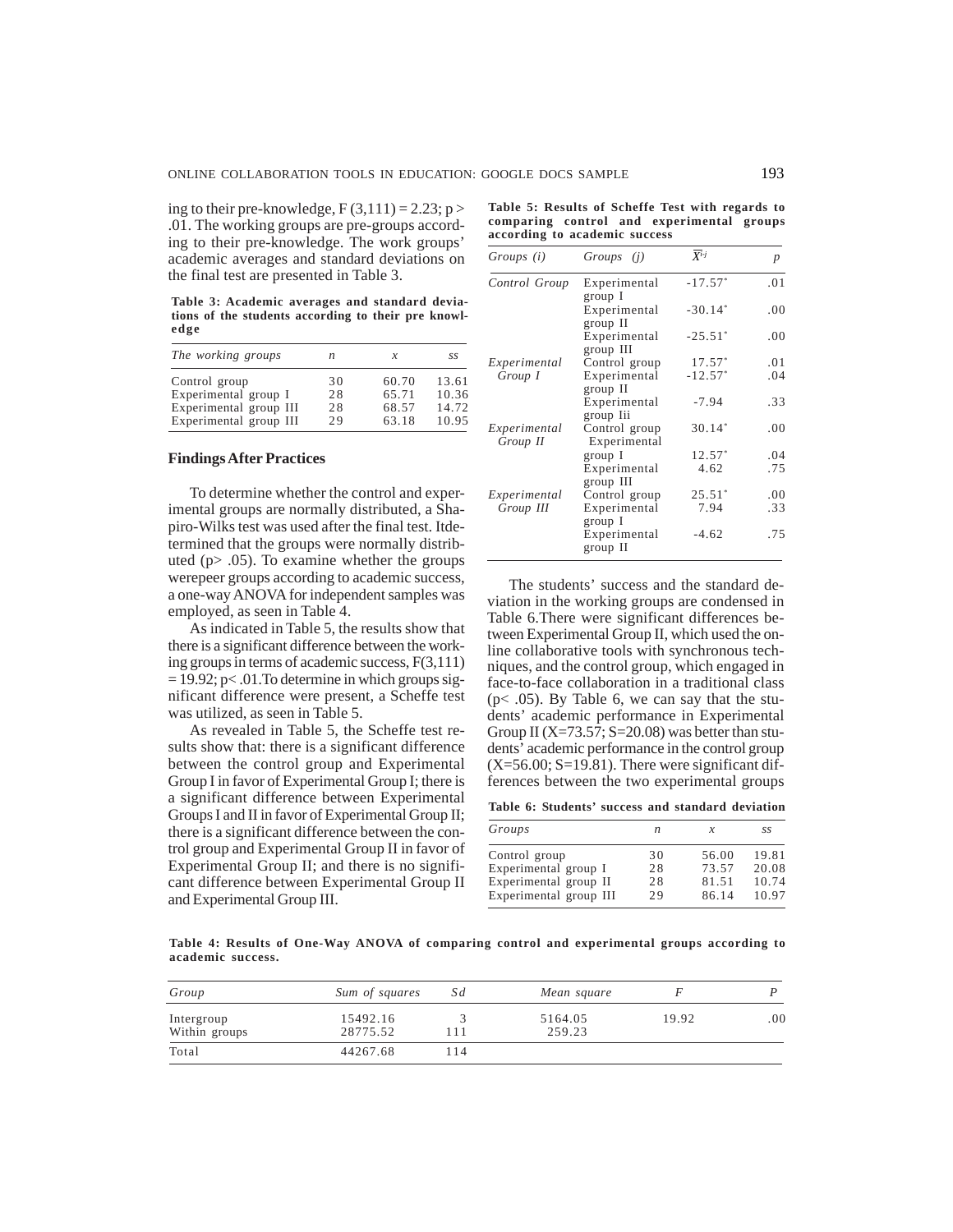that used online collaborative tools with synchronous and synchronous techniques ( $p < .05$ ). By Table 6, we can say that the students' academic success in Experimental Group II (X=81.51; S=10.74) was better than students' academic success in Experimental Group I (X=73.57; S=20.08). There was a significant difference between the control group, which worked with face-to-face classroom collaboration, and the Experimental Group II, which used online collaborative tools with asynchronous techniques ( $p$ < .05). By Table 6, we can say that the students' academic performance in Experimental Group II (X=81.51; S=10.74) was better than students' academic performance in Experimental Group I (X=56.00; S=19.81). There was no significant difference between Experimental Group II, which created theworksheet, and Experimental Group III, which continued work on that worksheet ( $p > .05$ ). In brief, by Table 6, we can say that students' academic performance in Experimental Group III  $(X=86.14; S=10.97)$  was better than students' academic performance in Experimental Group II  $(X=81.51; S=10.74)$ .

# **DISCUSSION**

Based on the results, we can say the lectures using Google Documents with synchronous and synchronous techniques were more effective than face-to-face lectures. In line with this result, Walker and Pilkington (2000) mentioned that online synchronous learning environments encourage students that are reluctant to join discussions in class. Moreover, Chou (2001) highlighted that online collaboration tools are more suitable for collaborative activities. Similarly, Suthers et al. (2003) compared face-to-face traditional collaboration and online synchronous collaboration and determined that the effects of presented information are more effective in online collaborative environments than in face-toface collaboration.

This study found that Experimental Group II, which employed online collaboration tools with asynchronous techniques, achieved greater academic success than Experimental Group I, which made use of online collaboration tools with synchronous techniques. Similarly, Berge (1999) and McDonald (2002) support the opinion that online synchronous discussion is less effective than online asynchronous discussion. In contrast to the results of this research, academic success in our study was equal in both synchronous and asynchronous online platforms. The difference between the results of this research and Johnson's research may stem from the teaching designs and lecture plans. According to this current research, the experimental groups' academic success via online collaboration tools using synchronous techniques was better than the control group's face-to-face collaboration. This result supports Koory's research result, which concluded that students who attend online asynchronous lectures have more motivation and academic success than students who attend face-to-face lectures. While Koory (2003) underscores that online text-based communication strengthens students' skills, this paper's results also show that online text-based communication positively affects students' academic success. Similarly, Johnson et al. (2005) determined that students who belonged to an online synchronous discussion group were more successful than students in traditional discussion groups.

This research found no significant differences between the students' academic performance in the two experimental groups. The achievements of the students who created the worksheet were better than those of the students whose task was to continue working on that worksheet. Similar to this result, Grobe and Renkl (2007) mentioned that if the students have enough preknowledge, giving them incorrect programming language solutions encourages better learning results. Furthermore, VanLehn (1999) asserted that incorrect samples encourage students' thinking skills. Blau and Caspi (2009) found that the quality of the worksheet corrected by thestudent group was superior to that of work produced by student groups using different learning methods.

These research results generally show that teaching designs incorporating online collaboration tools can be an alternative to traditional, face-to-face learning. The results of this research contribute to teacher education on alternative teaching methods in terms of collaborative activities. Similarly, the results offer alternatives to students who do not have enough time to actualize collaborative activities. Therefore, the results of this work may solve problems with regards to actualizing collaborative activities in classrooms.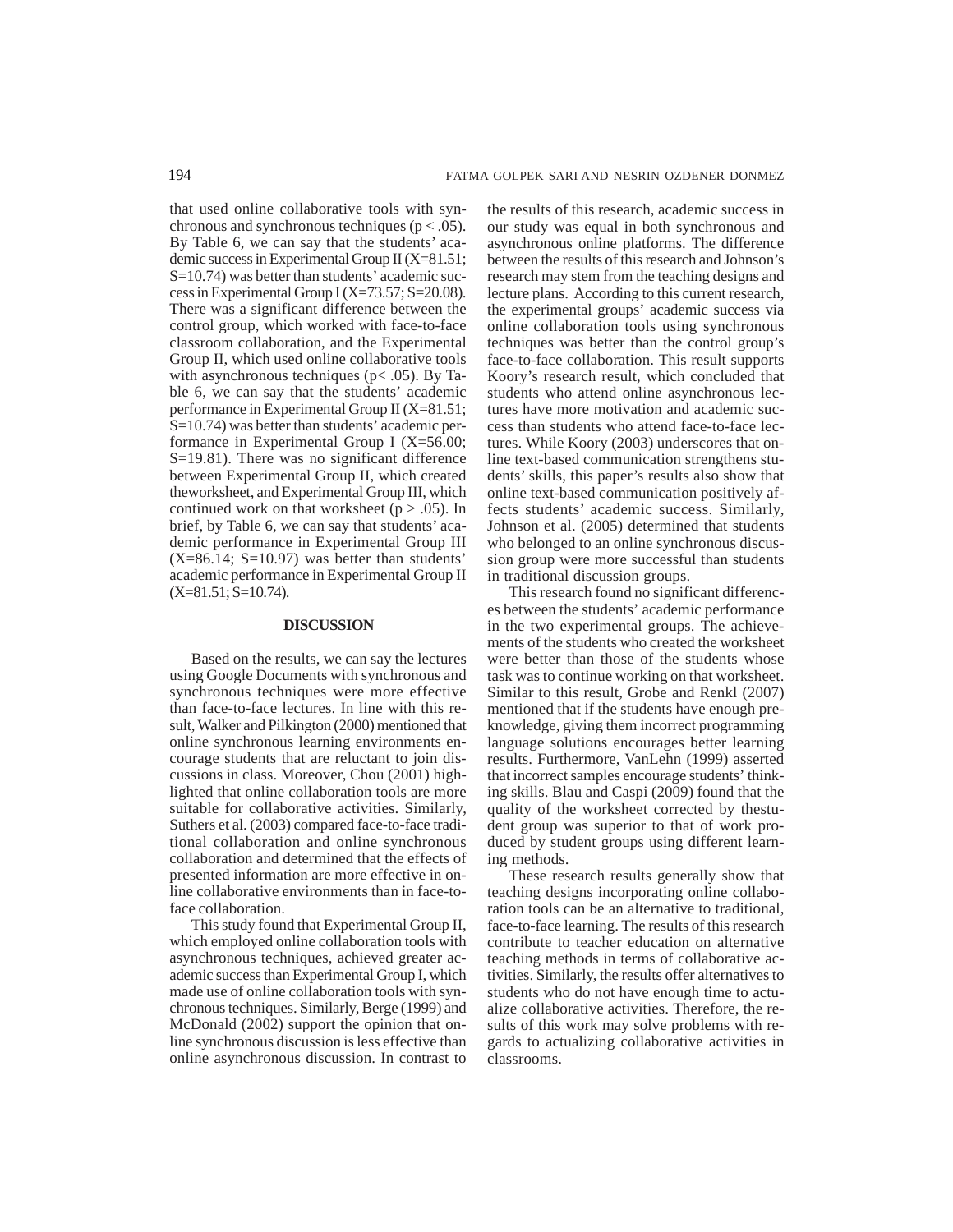#### **CONCLUSION**

In this research, the purpose was to determine the effects of online collaboration tools on students' academic success. It was determined that the academic success of students who used the online collaborative tools with synchronous techniques in Experimental Group II is better than students who collaborated face-to-face in the control group in a traditional class (Experimental Group II =73.57; control group=56.00). On the basis of this result, we can say the lectures using Google Documents with synchronous and synchronous techniques is more effective than face-to-face lectures.

The other topic in this research was to examine the students' academic success in two groups that use online collaboration tools with synchronous and asynchronous techniques. It was found that Experimental Group II, which employed online collaboration tools with asynchronous techniques, achieved greater academic success, , than Experimental Group I, which made use of online collaboration tools with synchronous techniques (Experimental Group I=73.57; Experimental Group  $II = X = 81.51$ . The other finding is that the experimental groups' academic success via online collaboration tools by synchronous techniques was better than the control group's face-to-face collaboration (experimental groups' academic mean using online collaboration tools via synchronous techniques =81.51; control group's academic mean using face-to-face collaboration=56.00).

In this research, two different experimental groups that used online collaboration tools with asynchronous techniques (the experimental group that created the worksheet/the experimental group that continued working on that worksheet) were compared in terms of academic success. Although there is no significant difference between the students' academic success in the two experimental groups, the performance of the students that created the worksheet was higher than that ofthe students whose task was to continue working on that worksheet (The experimental group that created the worksheet=81.51; the experimental group continuing to work on that worksheet=86.14).

#### **RECOMMENDATIONS**

In this research, Google Documents was used as an online collaboration tool. Future studies

on this subject should examine the effect of other tools for online collaboration in terms of academic success. Studies should also investigate which methods were more effective for academic success while using online collaboration tools.

In this research, different teaching patterns (creating and sharing the document; detecting and correcting errors in the shared document) were used, while using online collaboration tools. In the future, the researchers should design different teaching patterns involving online collaboration and examine the results. This research involved primary school students as participants. Future research could focus on secondary school, high school or college students to examine the effect of applying different techniques while using online collaboration tools.

#### **REFERENCES**

- Andresen MA 2009. Asynchronous discussion forums: Success factors, outcomes, assessments, and limitations*. Educational Technology and Society,* 12(1): 249-257.
- Berge ZL 1999. Interaction in post-secondary web-based learning. *Educational Technology,* 39(1): 5–11.
- Blau I,Caspi A 2009. What Type of Collaboration Helps? Psychological Ownership, Perceived Learning and Outcome Quality of Collaboration Using Google Docs*.* The Open University of Israel Web Site. From <http://telem-pub.openu.ac.il/users/chais/2009/noon/ 1\_1.pdf.>.
- Brufee K 1999. *Collaborative Learning: Higher Education, Interdependence, and the Authority of Knowledge.* 2nd Edition. Baltimore: John Hopkins University Press.
- Chou CC 2001. Formative evaluation of synchronous Cmc systems for a learner-centered online course. *Journal of Interactive Learning Research,* 12(2): 173–192.
- Dickey MD 2003. Teaching in 3D: Pedagogical affordances and constraints of 3D virtual worlds for synchronous distance learning. *Distance Education,* 24: 105-121.
- Duemer L, Fontenot D, Gumfory K, Kallus M, Larsen J, Schafer S et al. 2002. The Use of Online Synchronous Discussion Groups to Enhance Community Formation and Professional Identity Development. Journal of Interactive Online Learning Web Site.From <http://www.ncolr.org/jiol/issues/pdf/1.2.4.pdf.>.
- Grobe CS, Renkl A 2007. Finding and fixing errors in worked examples: Can this foster learning outcomes? *Learning and Instruction,* 17: 612-634.
- Haas C 1996. *Writing Technology: Studies on the Materiality of Literacy*. Mahwah, NJ: Lawrence Erlbaum.
- Hawisher GE, LeBlanc P 1992. *Re-imagining Computers and Composition: Teaching and Research in the Virtual Age.* Portsmouth, NH: Boynton/Cook.
- Johnson GM, Howell AJ, Code JR 2005. Online discussion and college student learning: Toward a model of